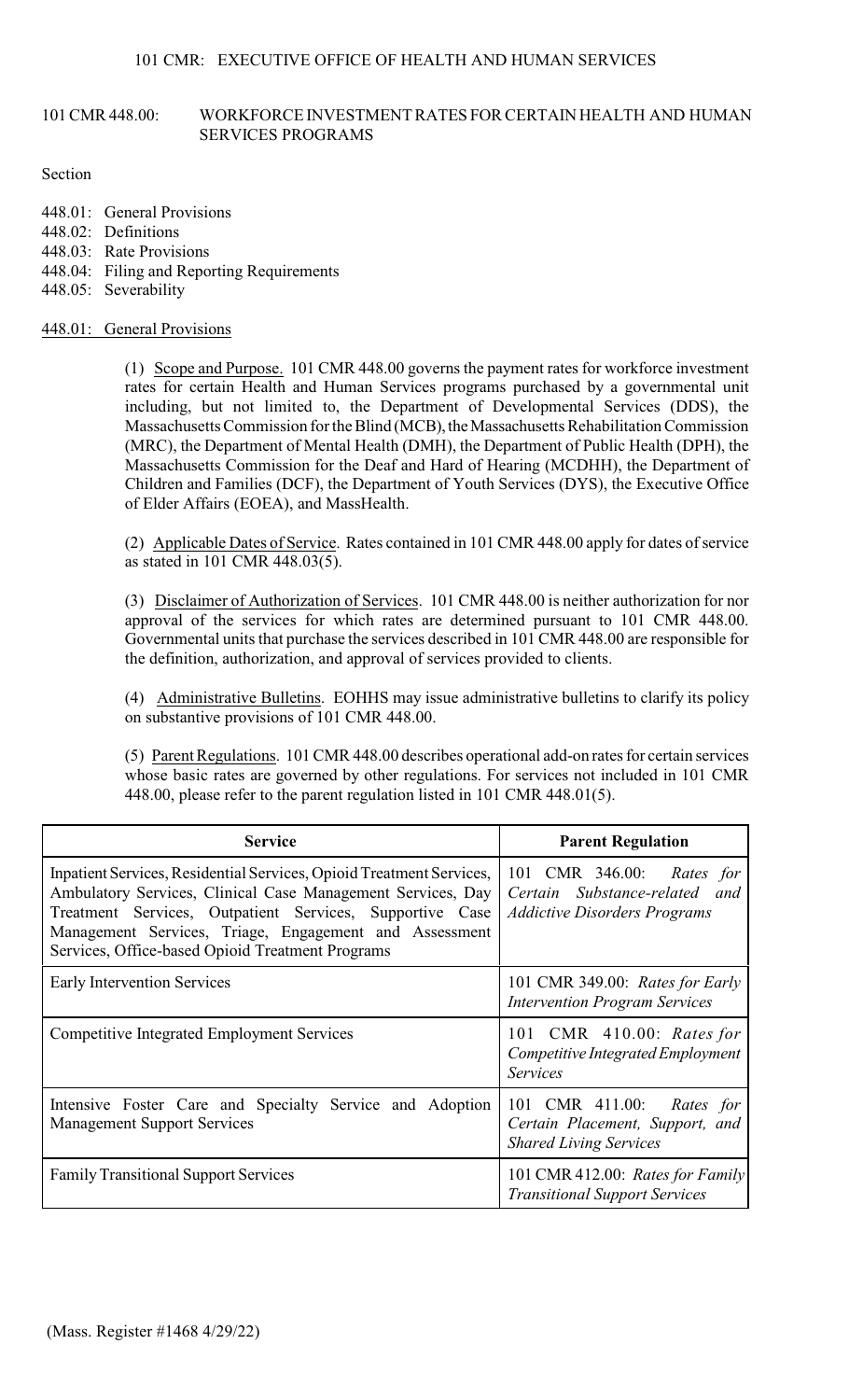# 101 CMR: EXECUTIVE OFFICE OF HEALTH AND HUMAN SERVICES

# 448.01: continued

| <b>Service</b>                                                                                                                                                                                                                                                                                                                                                                                                                                                                                                                                                                                                                                                                                                                                                                                                                            | <b>Parent Regulation</b>                                                                                  |  |
|-------------------------------------------------------------------------------------------------------------------------------------------------------------------------------------------------------------------------------------------------------------------------------------------------------------------------------------------------------------------------------------------------------------------------------------------------------------------------------------------------------------------------------------------------------------------------------------------------------------------------------------------------------------------------------------------------------------------------------------------------------------------------------------------------------------------------------------------|-----------------------------------------------------------------------------------------------------------|--|
| Youth Residential Substance Use Disorder Treatment, Clinically<br>Intensive Youth Residential Substance Use Disorder Treatment,<br>Adjudicated Youth Residential Treatment, Clinically Intensive<br>Residential Treatment, Community Treatment Residential,<br>Emergency Residence, Intensive Residential Treatment, Intensive<br>Treatment Residence, Medically Complex and Behavioral<br>Residence, Medically Complex Residence, Specialty Treatment<br>Residence, Young Parent Assessment and Living Program, Staff<br>Add-on Services, Adjudicated Youth Staff Add-on Services,<br>Community Service Network Program and Staff Add-on Services,<br>and the services formerly known as "Caring Together" Services                                                                                                                      | 101 CMR 413.00: Payments for<br>Intermediate-term<br>Youth<br><b>Stabilization Services</b>               |  |
| Adolescent Support Network, Afterschool Respite, Autism/Family<br>Support Centers, Agency with Choice Administration,<br>Community-based Afterschool Social and Recreational Programs,<br>Clinical<br>and Nonclinical Combined<br>Hourly<br>Services,<br>Comprehensive Services, Educational Coordination, Family<br>Navigation, Family and Micro Family Resource Centers and Staff<br>Add-on Services, Specialty Family and Family Skills Development<br>Programs and Staff Add-on Services, Family Training, Intensive<br>Flexible Family Support Services, Medically Complex Programs,<br>Peer Support, Planned Site-based Respite, Respite in Caregiver or<br>Recipient's Home, Site-based Respite and Site-based Respite with<br>Nursing, Unbundled Intensive Foster Care Special Support Services,<br>and Flexible Support Services | 101 CMR 414.00: Rates for Family<br><b>Stabilization Services</b>                                         |  |
| <b>Clubhouse Services</b>                                                                                                                                                                                                                                                                                                                                                                                                                                                                                                                                                                                                                                                                                                                                                                                                                 | 101 CMR 416.00:<br>Rates for<br>Clubhouse Services                                                        |  |
| Congregate Care Housing Services, Central Intake and Assessment<br>Program, Basic Home Care Case Management, ECOP Case<br>Management, Protective Services, Protective Services Intake,<br>Supportive Senior Housing, Money Management Services, and<br><b>Guardianship Services</b>                                                                                                                                                                                                                                                                                                                                                                                                                                                                                                                                                       | 101 CMR 417.00:<br>Rates for<br>Certain Elder Care Services                                               |  |
| Staffing Support Services and Transitional<br>Youth<br>Age<br>Detoxification and Stabilization Programs                                                                                                                                                                                                                                                                                                                                                                                                                                                                                                                                                                                                                                                                                                                                   | 101 CMR 418.00: Payments for<br>Youth Short-term Stabilization and<br><b>Emergency Placement Services</b> |  |
| Adult Housing and Community Support Services                                                                                                                                                                                                                                                                                                                                                                                                                                                                                                                                                                                                                                                                                                                                                                                              | 101 CMR 421.00: Rates for Adult<br>Housing and Community Support<br><b>Services</b>                       |  |
| Orientation and Mobility Services, Mobile Eye Clinic, Deaf/Blind<br>Community Access Network, Assistive Technology Independent<br>Living Service, Homecare Assistance, Vocational Rehabilitation<br>Assistant Services, Brain Injury Community- and Site-based<br>Services                                                                                                                                                                                                                                                                                                                                                                                                                                                                                                                                                                | 101 CMR 422.00:<br>Rates for<br>General Programs - Disability<br><b>Services</b>                          |  |
| Corporate Representative Payee Services, Transition to Adulthood<br>Services, Clinical Team Services                                                                                                                                                                                                                                                                                                                                                                                                                                                                                                                                                                                                                                                                                                                                      | 101 CMR 424.00:<br>Rates for<br>Certain Developmental and Support<br><b>Services</b>                      |  |
| <b>Young Parent Support Services</b>                                                                                                                                                                                                                                                                                                                                                                                                                                                                                                                                                                                                                                                                                                                                                                                                      | 101 CMR 425.00: Rates for<br>Certain Young Parent Support<br>Programs                                     |  |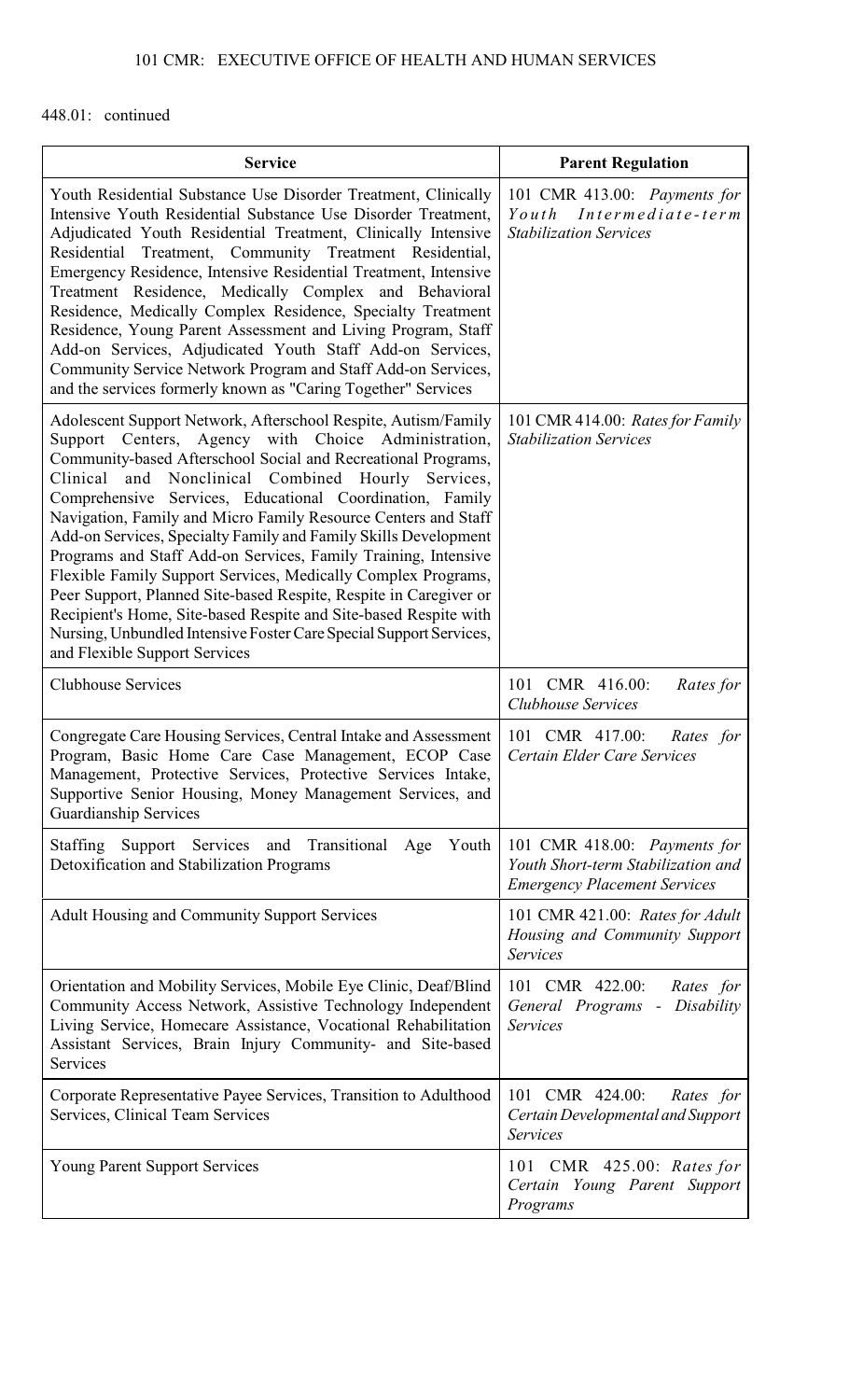# 101 CMR: EXECUTIVE OFFICE OF HEALTH AND HUMAN SERVICES

### 448.01: continued

| <b>Service</b>                                                                                                                                                                                                                                                                                                                                                                      | <b>Parent Regulation</b>                                                                                                           |  |
|-------------------------------------------------------------------------------------------------------------------------------------------------------------------------------------------------------------------------------------------------------------------------------------------------------------------------------------------------------------------------------------|------------------------------------------------------------------------------------------------------------------------------------|--|
| Alternative Lock-up Program, Conflict of Interest Services, Teen<br>Pregnancy Prevention Services, Therapeutic Day Services and Staff<br>Add-on Services, and Young Parent Support Program and Staff<br><b>Add-on Services</b>                                                                                                                                                      | 101 CMR 427.00:<br>Rates for<br>Certain Youth and Young Adult<br><b>Support Services</b>                                           |  |
| Deaf and Hard of Hearing Independent Living Services, Recovery<br>Learning Communities, Vocational Rehabilitation Independent<br>Living Services                                                                                                                                                                                                                                    | 101 CMR 428.00:<br>Rates for<br>Certain Independent<br>Living<br><b>Communities and Services</b>                                   |  |
| Domestic Violence Community-based Services, Child Exposed to<br>Domestic Violence Services, Supervised Visitation Services, Sexual<br>and Domestic Equity and Legal Services, Intimate Partner Abuse<br>and Educational Services, Rape Crisis Centers and Satellite Centers,<br>Rape Crisis Direct Care Add-on Staff Services, and Statewide<br><b>Specialized Hotline Services</b> | 101 CMR 429.00:<br>Rates for<br>Certain Sexual<br>Domestic<br>and<br><b>Violence Services</b>                                      |  |
| Program of Assertive Community Treatment Services                                                                                                                                                                                                                                                                                                                                   | 101 CMR 430.00: Rates for<br>Program of Assertive Community<br><b>Treatment Services</b>                                           |  |
| <b>Respite Services</b>                                                                                                                                                                                                                                                                                                                                                             | 101 CMR 431.00:<br>Rates for<br>Certain Respite Services                                                                           |  |
| <b>Lead Agency Services</b>                                                                                                                                                                                                                                                                                                                                                         | 101 CMR 432.00: Rates for<br>Certain Lead Agency Services                                                                          |  |
| <b>Psychological Services</b>                                                                                                                                                                                                                                                                                                                                                       | 101 CMR 329.00: Psychological<br>Testing, Treatment, and Related<br><b>Services</b>                                                |  |
| <b>Community Mental Health Center Services</b>                                                                                                                                                                                                                                                                                                                                      | 101 CMR 306.00: Rates of Payment<br>for Mental Health Services<br>Provided in Community Health and<br><b>Mental Health Centers</b> |  |
| Psychiatric Day Treatment                                                                                                                                                                                                                                                                                                                                                           | 101 CMR 307.00:<br>Rates for<br>Psychiatric Day Treatment Center<br><b>Services</b>                                                |  |
| <b>Applied Behavior Analysis</b>                                                                                                                                                                                                                                                                                                                                                    | 101 CMR 358.00:<br>Rates of<br>Payment for Applied<br><b>Behavior</b><br>Analysis                                                  |  |
| Opioid Treatment Services (excluding codes J0571-J0575 and<br>J3490), Recovery Support Navigator, Individualized Treatment and<br><b>Stabilization Services</b>                                                                                                                                                                                                                     | 101 CMR 444.00:<br>Rates for<br>Certain Substance Use Disorder<br><b>Services</b>                                                  |  |

## 448.02: Definitions

As used in 101 CMR 448.00, terms have the meanings as defined in 101 CMR 448.02, except as otherwise provided.

Client. An individual receiving services purchased by a governmental unit.

Cost Report. The document used to report costs and other financial and statistical data. The Uniform Financial Statements and Independent Auditor's Report (UFR) pursuant to 808 CMR 1.00: *Compliance, Reporting and Auditing for Human and Social Services* is used when required.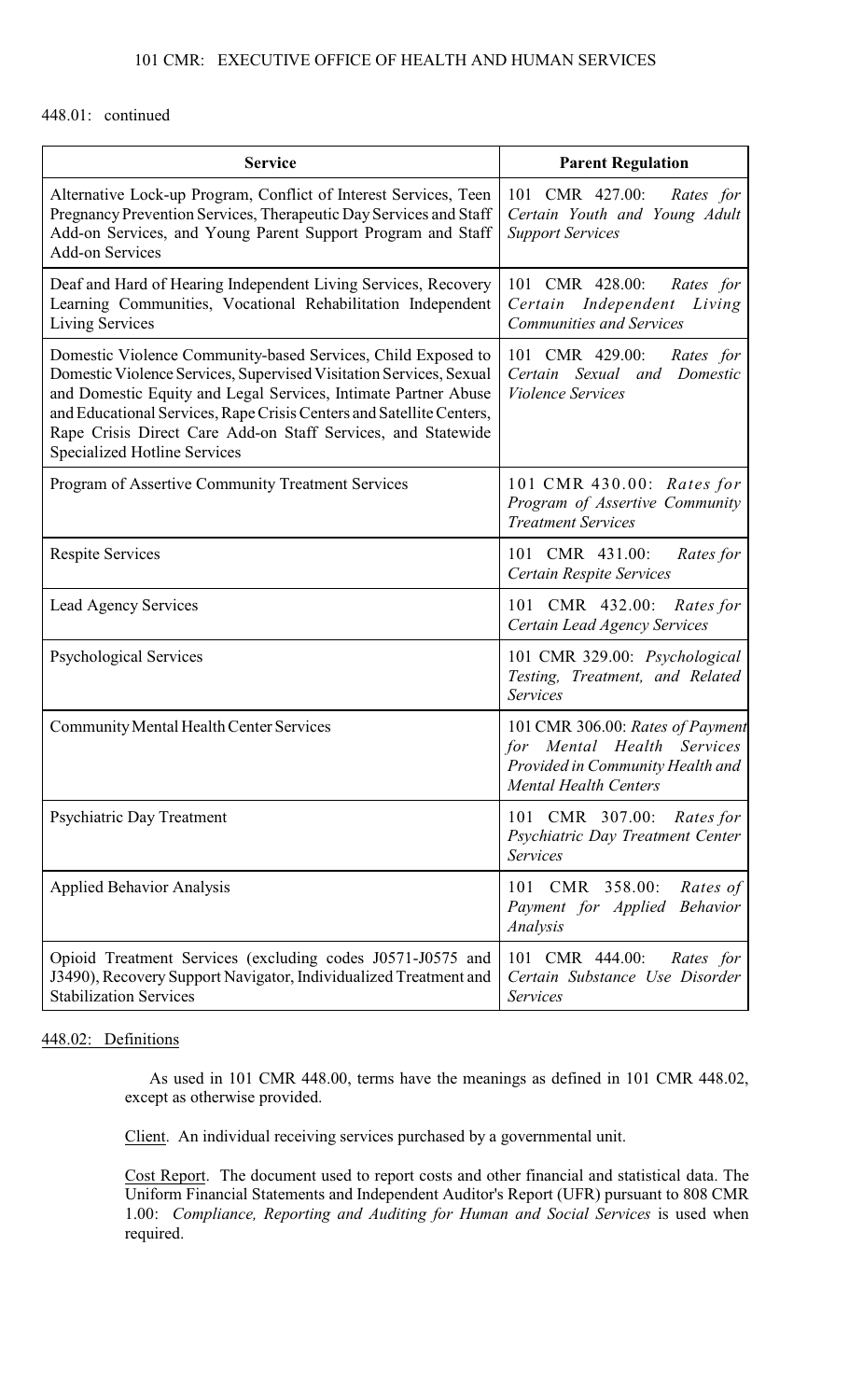### 101 CMR: EXECUTIVE OFFICE OF HEALTH AND HUMAN SERVICES

#### 448.02: continued

COVID-19 Payment Rate. A rate that is intended to take into account the change in program model necessary due to COVID-19 requirements, which will be instituted at the discretion of the purchasing governmental unit.

EOHHS. The Executive Office of Health and Human Services established under M.G.L. c. 6A.

Governmental Unit. The Commonwealth, any board, commission, department, division, or agency of the Commonwealth and any political subdivision of the Commonwealth.

Provider. Any individual, group, partnership, trust, corporation, or other legal entity that offers services for purchase by a governmental unit and that meets the conditions of purchase or licensure that have been adopted by a purchasing governmental unit.

Reporting Year. The provider's fiscal year for which costs incurred are reported to the Operational Services Division on the Uniform Financial Statements and Independent Auditor's Report (UFR) pursuant to 808 CMR 1.00: *Compliance, Reporting and Auditing for Human and Social Services*.

State Funding. The aggregate amount of payments to a provider by a governmental unit for services purchased at rates established in 101 CMR 448.01(5). State funding does not include any amounts attributable to federal funding or grant funds.

Workforce Investment. Funds directed to a provider for workforce investment. As a condition of receipt of these additional funds, eligible provider agencies must complete an attestation assuring EOHHS that they will use at least 90% of the funds for health and human service workforce development, which could include hiring and retention bonuses and other categories of front-line worker compensation.

### 448.03: Rate Provisions

(1) Services Included in the Rate. The approved rate includes payment for all care and services that are part of the program ofservices of an eligible provider, as explicitly set forth in the terms of the purchase agreement between the eligible provider and the purchasing governmental unit $(s)$ .

(2) Reimbursement as Full Payment. Each eligible provider must, as a condition of acceptance of payment made by any purchasing governmental units for services rendered, accept the approved program rate as full payment and discharge of all obligations forthe services rendered. Payment from any other source will be used to offset the amount of the purchasing governmental unit's obligation for services rendered to the publicly assisted client.

(3) Payment Limitations. No purchasing governmental unit may pay less than or more than the approved program rate.

(4) Lump Sum Payment. Purchasing governmental units may pay a lump sum payment limited to the equivalent of six monthly units. The lump sum payment will be calculated according to the following formula: Sum of {[(total May 2021 (one month) State spend on the services listed in 101 CMR 448.01(5)\*(Add-on rate of  $10\%$ )\*(6 units)]}.

(5) Approved Rates with Applicable Dates of Service Provided from July 1, 2021 through June 30, 2022. The approved rate is the lower of the provider's charge or amount accepted as payment from another payer or the rate listed in 101 CMR 448.03(5). Effective July 1, 2022, the rates revert to the rates in the parent regulations listed in 101 CMR 448.01(5).